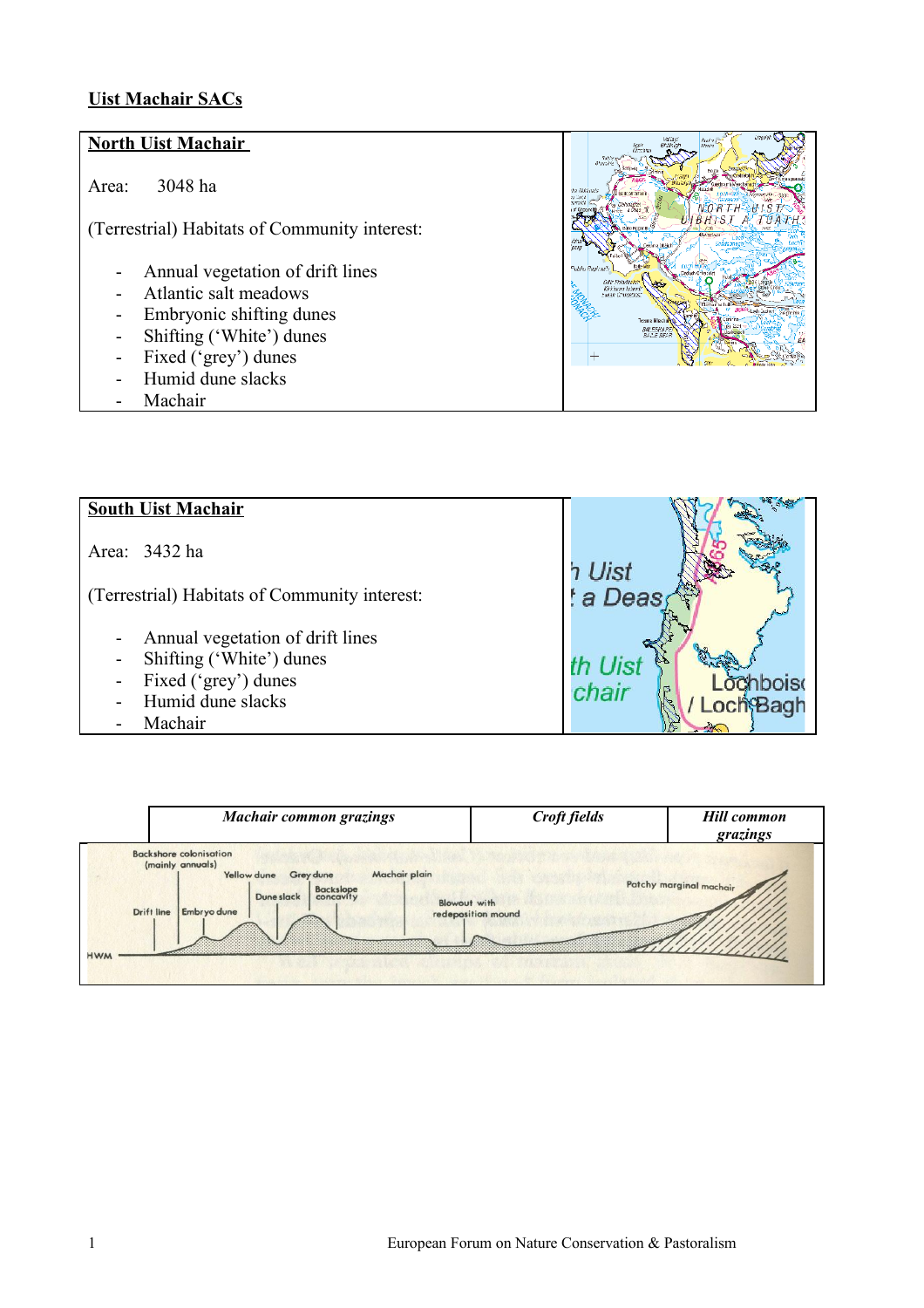### **Uist Machair SPAs**

# **Aird & Borve, Benbecula, SPA (186 on map)** Area: 361 ha 185 Qualifying interest: Corncrake *(Crex crex)* 19 calling males 18 **Kilpheder to Smerclate, South Uist, SPA (167 on map)** Area: 380 ha Qualifying interest: Corncrake *(Crex crex)* 20 calling males

### **North Uist Machair & Islands SPA (185 on map)**

Area: 4876 ha

Qualifying interest:

Barnacle Goose *(Branta leucopsis)* 1500 wintering birds Corncrake *(Crex crex)* 25 calling males Dunlin *(Caldris alpine schinzii)* 240 breeding pairs Ringed Plover *(Charadris hiaticula)* 280 breeding pairs; 590 wintering birds Turnstone *(Arenaria interpres)* 670 wintering birds

#### **South Uist Machair SPA (166 on map)**

Area: 5017 ha

Qualifying interest:

Arctic Tern *(Sterna albifrons)* <31 breeding pairs Corncrake *(Crex crex)* 15 calling males Dunlin *(Caldris alpine schinzii)* 357 breeding pairs Greylag goose *(Anser anser)* 30 breeding pairs Ringed Plover *(Charadris hiaticula)* 393 breeding pairs; 490 wintering birds Sanderling *(Calidris alba)* 700 wintering birds